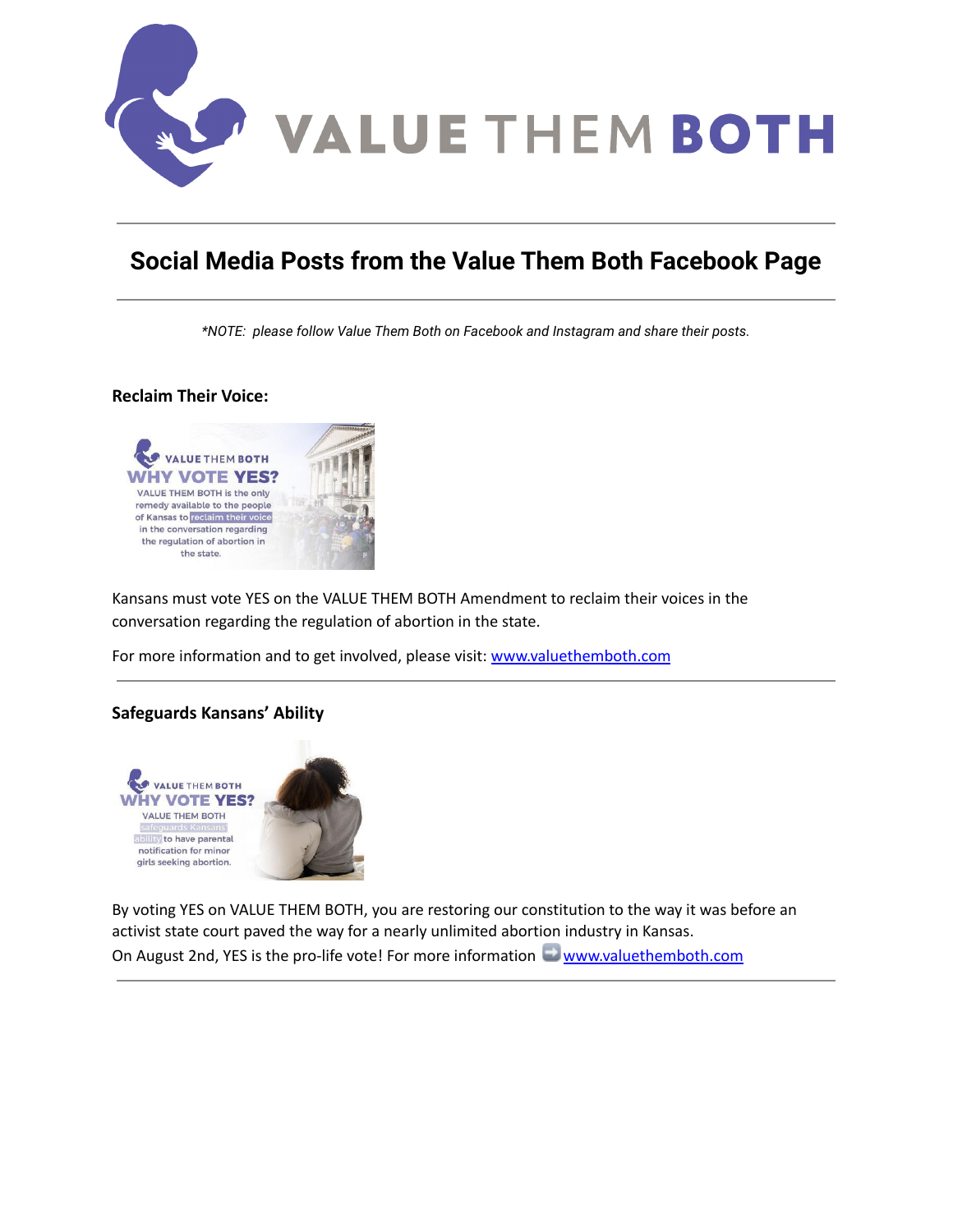## **Haven for Abortion**



If Kansas does not pass Value Them Both, our state is in danger for becoming a haven for the abortion industry and all of our laws currently in place protecting pro-life regulations are threatened.

On August 2, 2022, stand with us and vote yes on Value Them Both. Join the fight here: [https://valuethemboth.com/take-action/](https://l.facebook.com/l.php?u=https%3A%2F%2Fvaluethemboth.com%2Ftake-action%2F%3Ffbclid%3DIwAR13b3gW3AyxkKzYsCMH6YcAetYvHC03kvDrJrVZXzvSIDbuu3OT3w2EnCc&h=AT2xEDOAPfqojTPrPhQqSwXjw5_c81nCikEfVWVNAd4TDKEqTbxXxVtaXaKtquieZL4Pig3SRuaCc3wMPxz3Gb9MqifqQZZOCWpd3-KpabGoYrt-onVpUiVg-AUB-ZHqnXK3&__tn__=-UK*F&c%5b0%5d=AT1NNEjsOWarq6UXKxt4h-ocWnKYaDyyVQB6lbWKqVfHCv3ohssfGTPOcPGmSBmVC26Z8NYbacDx181wW4kX00WsaZawoOiCdbwbk_m6TJK-qHUkJpWq3NYdUFOWniuZkpGkWpG-ZWBsVWb8oA1Dc7ZC5ubWo-DvCmhQCuafh9ePQfLL)

#### **Protect Moms and Babies**



Stand with both moms and babies by voting YES on Value Them Both. Learn more: [https://valuethemboth.com/](https://valuethemboth.com/?fbclid=IwAR0IJR1eK4Kat4u4pLf42H_daMUdiLTHF67aOSULoG1xVYHrOz85B0PGmtk)

## **Voting Dates**

|            | <b>2022 ELECTION DATES</b><br><b>VALUE THEM BOTH</b>                                     |                                               |                                                                   |
|------------|------------------------------------------------------------------------------------------|-----------------------------------------------|-------------------------------------------------------------------|
| June       | <b>DEADLINE</b><br>to change party affiliation prior to<br>Primary Election              | $\tilde{26}$                                  | <b>DEADLINE</b><br>for voters to apply for advance mail<br>ballot |
| 12         | <b>DEADLINE</b><br>to register to vote for Primary Election                              |                                               | <b>PRIMARY</b><br><b>ELECTION</b>                                 |
| July<br>13 | <b>FIRST DAY</b><br>advance by mail ballots are mailed and<br>in-person voting may begin | <b>VOTE YES ON</b><br><b>VALUE THEM BOTH!</b> |                                                                   |

Take note of the upcoming 2022 voter registration and election dates -- and be sure to vote YES on August 2nd!